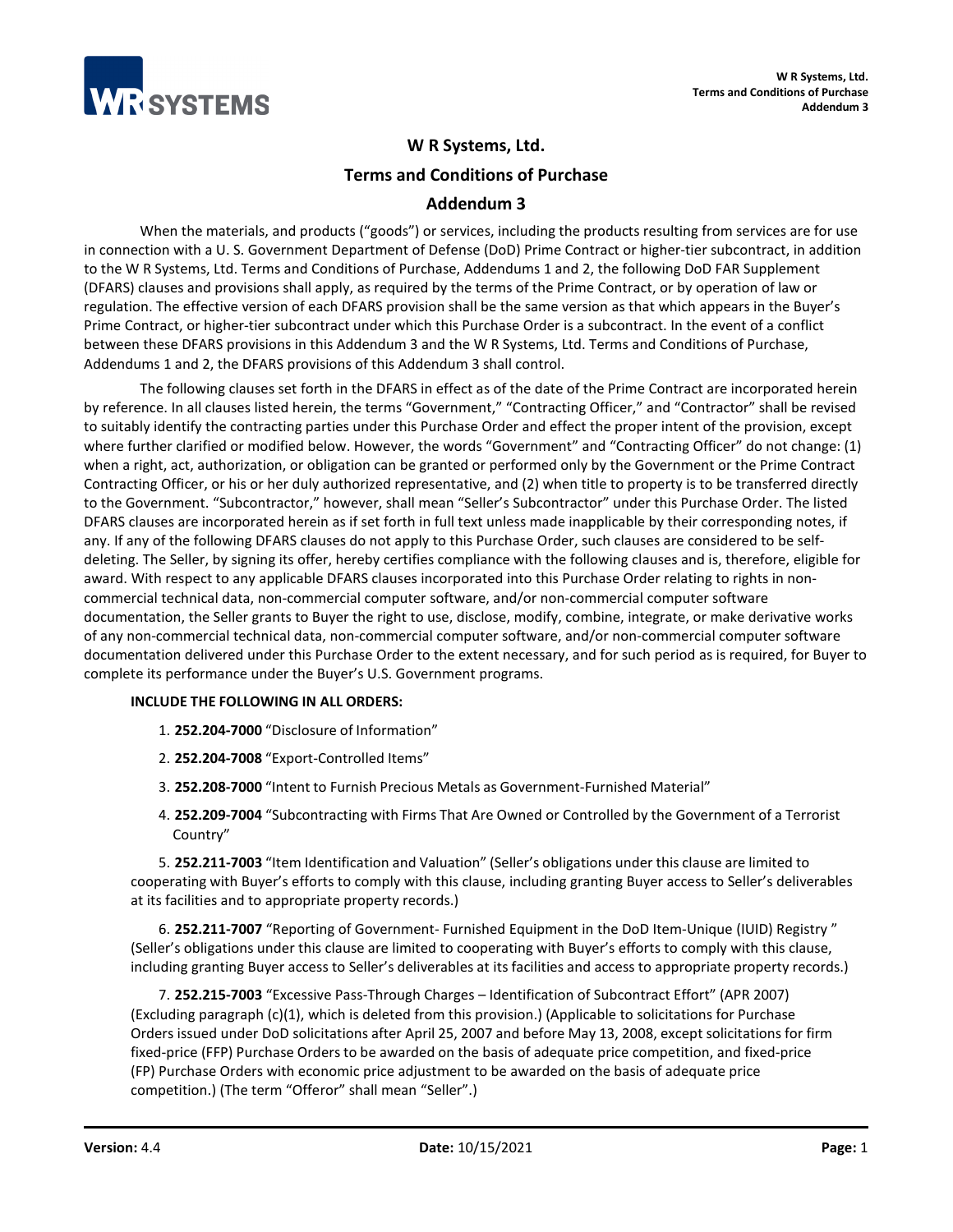

8. **252.215-7003** "Excessive Pass-Through Charges-Identification of Subcontractor Effort" (MAY 2008) (Excluding Paragraph (c) (1)), which is deleted from this provision.) (Applicable to solicitations for Purchase Orders issued under DoD solicitations issued after May 12, 2008 and before October 14, 2009, except solicitations for FFP Purchase Orders to be awarded on the basis of adequate price competition, and FP Purchase Orders with economic price adjustment to be awarded on the basis of adequate price competition.) (The term "Offeror" shall mean "Seller".)

9. **252.215-7004** "Excessive Pass-Through Charges" (APR 2007) (Applicable to Purchase Orders issued under DoD contracts awarded after April 25, 2007 and before May 13, 2008, except FFP Purchase Orders awarded on the basis of adequate price competition, and FP Purchase Orders with economic price adjustment awarded on the basis of adequate price competition.)

10. **252.215-7004 & Alt I** "Excessive Pass-Through Charges" (MAY 2008) (Include Alternate 1 if it is included in the Prime Contract.) (Applicable to Purchase Orders issued under DoD contracts awarded after May 12, 2008 and before October 14, 2009, except for FFP Purchase Orders awarded on the basis of adequate price competition, and FP Purchase Orders with economic price adjustment awarded on the basis of adequate price competition.)

11. **252.222-7000** "Restrictions on Employment of Personnel"

12. **252.223-7001** "Hazard Warning Labels"

13. **252.223-7002** "Safety Precautionsfor Ammunition and Explosives" ("Government" means "Government and/or Buyer.")

14. **252.223-7003** "Change in Place of Performance – Ammunition and Explosives"

15. **252.223-7006** "Prohibition on Storage and Disposal of Toxic and Hazardous Materials"

16. **252.223-7007** "Safeguarding Sensitive Conventional Arms, Ammunition and Explosives"

17. **252.223-7999** "Ensuring Adequate Coronavirus Disease 2019 (COVID-19) Safety Protocols for Federal Contractors (Deviation (Dev.) 2021-O0009)" (This clause implements Executive Order 14042, Ensuring Adequate COVID Safety Protocols for Federal Contractors, dated September 9, 2021, published in the Federal Register on September 14, 2021, 86 FR 50985. (c) Compliance. The Contractor shall comply with all guidance, including guidance conveyed through frequently-asked questions, as amended during the performance of this contract, for contractor or subcontractor workplace locations published by the Safer Federal Workforce Task Force (Task Force Guidance) a[t https:/www.saferfederalworkforce.gov/contractors/.](https://www.saferfederalworkforce.gov/contractors/) (d) Subcontracts. The Contractor shall include the substance of this clause, including this paragraph (d), in subcontracts at any tier that exceeds the simplifiedacquisition threshold, as defined in Federal Acquisition Regulation 2.101 on the date of subcontract award, and are for services, including construction, performed in whole or in part, within the United States or its outlying areas.)

18. **252.225-7001** "Buy American Act and Balance of Payments Program"

19. **252.225-7002** "Qualifying Country Sources as Subcontractors"

20. **252.225-7007** "Prohibition on Acquisition of United States Munitions-List Items From Communist Chinese Military Companies" (Applicable to acquisition of munitions-list items only.)

21. **252.225-7008** "Restriction on Acquisition of Specialty Metals" (Applicable to Purchase Orders for the delivery of specialty metals as end items.)

22. **252.225.-7009** "Restriction on Acquisition of Certain Articles Containing Specialty Metals" (Excluding paragraph (d), which is deleted from this clause.) (This clause applies to Purchase Orders under Prime Contracts awarded after July 28, 2009.)

23. **252.225-7010** "Commercial-Derivative Military Article – Specialty Metals Compliance Certificate" (This clause appliesto Purchase Orders under Prime Contract awarded after July 28, 2009.)

24. **252.225-7012** "Preference for Certain Domestic Commodities"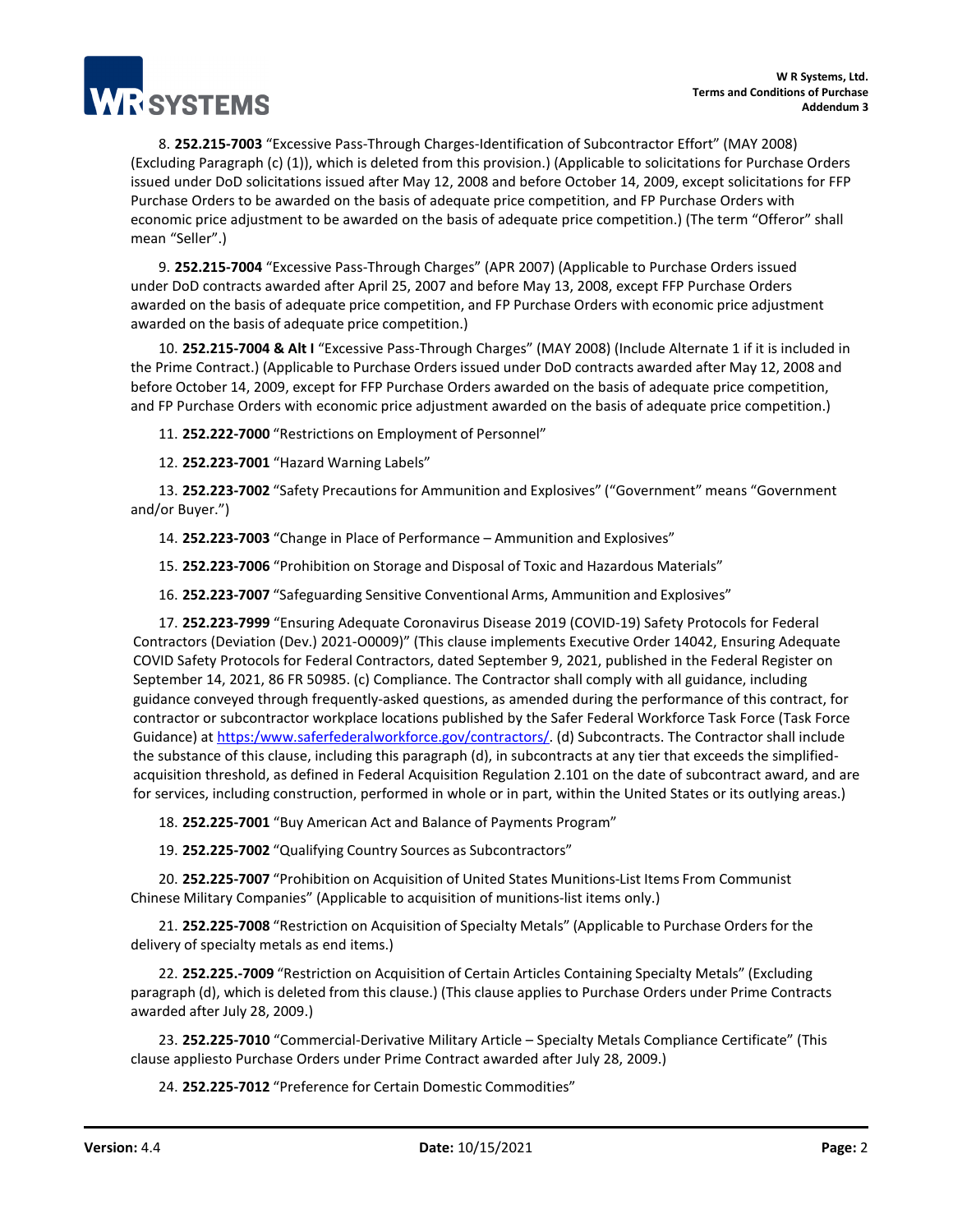

### 25. 24. **252.225-7013** "Duty-Free Entry"

- 26. **252.225-7014 & Alt. 1** "Preference for Domestic Specialty Metals and Alternate 1" (Applicable to Purchase orders under Prime Contracts awarded before July, 29, 2009.)
- 27. **252.225-7014 (Dev. No. 2006-O0004) & Alt. 1 (Dev. No. 2006-O0004)** "Preference for Domestic Specialty Metals" (Dev. No. 2006-O0004) and Alternate 1 (Dev. No. 2006-O0004) (These deviations apply to Purchase Orders under Prime Contracts awarded after November 15, 2006 and before October 26, 2007.)
- 28. **252.225-7014 (Dev. No. 2007-O0011) & Alt. 1 (Dev. No. 2007-O0011)** "Preference for Domestic Specialty Metals" (Dev. No. 2007-O0011) and Alternate 1 (Dev. No. 2007-O0011) (These deviations apply to Purchase Orders under Prime Contracts awarded after October 25, 2007 and before January 29, 2008.)
- 29. **252.225-7014 (Dev. No. 2008-O0002) & Alt. 1 (Dev. No. 2008-O0002)** "Preference for Domestic Specialty Metals" (Dev. No. 2008-O0002) and Alternate 1 (Dev.No. 2008-O0002) (These deviations apply to Purchase Orders under Prime Contracts awarded after January 28, 2008 and before July 29, 2009.)
- 30. **252.225-7015** "Restriction on Acquisition of Hand or Measuring Tools"
- 31. **252.225-7016** "Restriction on Acquisition of Ball and Roller Bearings"
- 32. **252.225-7019** "Restriction on Acquisition of Foreign Anchor and Mooring Chain"
- 33. **252.225-7025** "Restriction on the Acquisition of Forgings"
- 34. **252.225-7027** "Restriction on Contingent Fees for Foreign Military Sales"
- 35. **252.225-7028** "Exclusionary Policies and Practices of Foreign Governments"
- 36. **252.225-7030** "Restriction on Acquisition of Carbon, Alloy, and Armor Steel Plate"
- 37. **252.225-7031** "Secondary Arab Boycott of Israel"
- 38. **252.225-7038** "Restriction on Acquisition of Air Circuit Breakers"
- 39. **252.225-7040** "Contractor Personnel Authorized to Accompany U.S. Armed Forces Deployed Outside the United States"
- 40. **252.227-7013** "Rights in Technical Data Non-commercial Items"
- 41. **252.227-7014** "Rights in Non-commercial Computer Software and Non-commercial Computer Software Documentation"
- 42. **252.227-7015** "Technical Data Commercial Items"
- 43. **252.227-7016** "Rights in Bid or Proposal Information"
- 44. **252.227-7017** "Identification and Assertion of Use, Release, or Disclosure Restrictions"
- 45. **252.227-7019** "Validation of Asserted Restrictions Computer Software"
- 46. **252.227-7025** "Limitation on the Use or Disclosure of Government-Furnished Information Marked with Restrictive Legends"
- 47. **252.227-7026** "Deferred Delivery of Technical Data or Computer Software"
- 48. **252.227-7027** "Deferred Ordering of Technical Data or Computer Software"
- 49. **252.227-7028** "Technical Data or Computer Software Previously Delivered to the Government"
- 50. **252.227-7030** "Technical Data Withholding of Payment"
- 51. **252.227-7037** "Validation of Restrictive Markings on Technical Data"
- 52. **252.227-7038** "Patent Rights Ownership by the Contractor (Large Business)"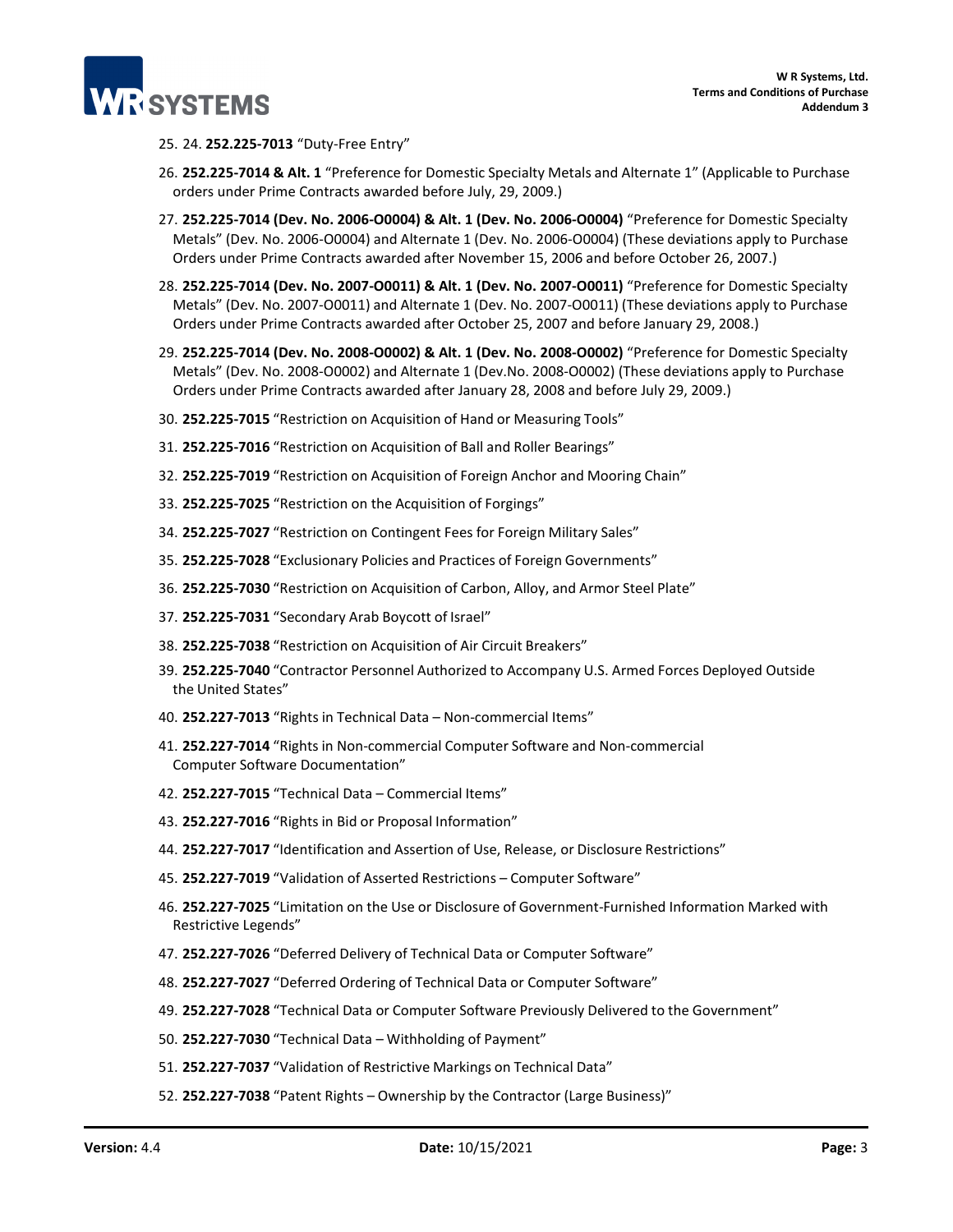

- 53. **252.227-7039** "Patents Reporting of Subject Inventions"
- 54. **252.228-7001** "Ground and Flight Risk"
- 55. **252.228-7002** "Aircraft Flight Risks" (Include if this clause is in Buyer's Prime Contract or higher-tier subcontract.)
- 56. **252.228-7005** "Accident Reporting and Investigation Involving Aircraft, Missiles, and Space Launch Vehicles"
- 57. **252.231-7000** "Supplemental Cost Principles"
- 58. **252.235-7003** "Frequency Authorization"
- 59. **252.239-7016** "Telecommunications Security Equipment, Devices, Techniques, and Services"
- 60. **252.244-7000** "Subcontractsfor Commercial Items and Commercial Components"
- 61. **252.246-7001** "Warranty of Data"
- 62. **252.246-7003** "Notification of Potential Safety Issues"
- 63. **252.247-7024** "Notification of Transportation of Supplies by Sea"
- 64. **252.223-7008** "Prohibition of Hexavalent Chromium"

### **ALSO INCLUDE THE FOLLOWING IN ORDERS OVER \$150,000:**

- 1. **252.203-7001** "Prohibition on Persons Convicted of Fraud or Other Defense Contract Related Felonies"
- 2. **252.247-7023** "Transportation of Supplies by Sea"
- 3. **252.249-7002** "Notification of Anticipated Contract Terminations or Reductions (less paragraph (d)(1))"

### **ALSO INCLUDE THE FOLLOWING IN ORDERS OVER \$500,000:**

1. **252.226-7001** "Utilization of Indian Organizations, Indian-Owned Economic Enterprises, and Native Hawaiian Small Business Concerns"

## **ALSO INCLUDE THE FOLLOWING IN ORDERS OVER \$650,000:**

1. **252.219-7003** "Small Business Subcontracting Plan (DoD Contracts)" (Include Alternate I if included in the Prime Contract.)

2. **252.219-7004** "Small Business Subcontracting Plan (Test Program)"

3. **252.225-7006** "Quarterly Reporting of Actual Contract Performance Outside the United States" (first-tier subcontractors only)

#### **ALSO INCLUDE THE FOLLOWING IN ORDERS OVER \$1,000,000:**

1. **252.225-7033** "Waiver of United Kingdom Levies"

2. **252.222-7006** "Restricting the Use of Mandatory Arbitration Agreements" (If this clause is included in Buyer's Prime Contract or higher-tier subcontract, it is applicable to Purchase Orders issued under Prime Contracts awarded after June 17, 2010, except Purchase Orders for the acquisition of commercial items or the commercially available off-the-shelf items.)